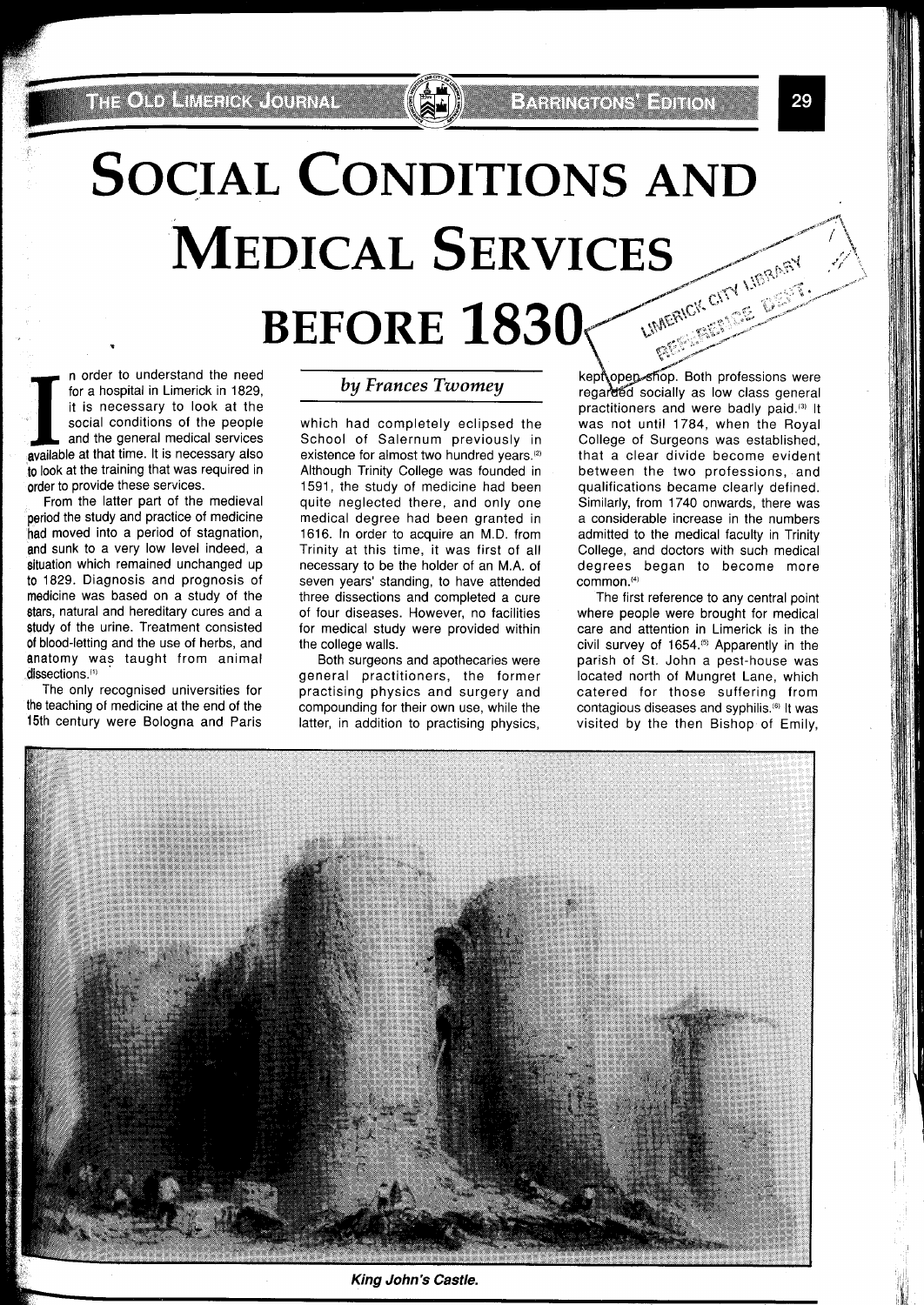**THE ONE H**IME ROOM CONTROL

symmer on silandin

plagues, the plague of 1651 being the most notable. Leprosy was on the wang by 1652, but it had previously been particularly prevalent in Munster.(10)

At this time, the land on which Barrington's Hospital is now built was then occupied by three stone houses. one of which had been owned by/the Mayor of Limerick, Peter Fitz-Peter Creagh. During the 1651 siege, Creag surrendered the city to Ireton, Cromwell's son-in-law. Living in the two adjoining houses were James Creagh and Patrick Harold, described as 'Irish Papists'. the houses were confiscated by Cromwell after the siege, they wer leased to Christopher Sexton at a yearly rent of  $4\frac{1}{2}$  pence from Limerick Corporation.<sup>(11)</sup> Sexton's ancestor. Edmund Sexton, (a direct lineal ancestor of the Earl of Limerick) acquired this land and most of the city from Henry the VIII on the dissolution of the monasteries.<sup>(12)</sup>

Limerick had, however, a number o very eminent local doctors at this time among them Dr. Thomas Arthur, whos healing devices consisted mainly of aromatic balsams and healing juices. He received his earlier education at Bordeaux and Paris, and graduated from the University of Rheims. However, unlike the later surgeons to Barringtons Hospital, who gave their services gratuitously, Dr. Arthur was very attentive to his fees, and realised a large fortune,'13' much of which was confiscated by Cromwell after 1651, but restored to his estate after his (Arthur's) death.

By the mid-18th century, Limerick had two very different pictures to present to the public eye. Like many other cities, the busy commercial front hid the slums and large tenements where people lived in acute poverty; some of these hovels were located at the rear of what is now Barrington's Hospital. In 1769, there were approximately 58 grocery shops, 22 wine merchants, 14 brewers, 17 chandlers, 22 woollen and linen drapers, 7 tanners, **4**  distillery, some brush-makers and a few salt-bailers in the city.<sup>(14)</sup> The Barringtons are listed pewterers in Broad Street, though they later moved to Charlotte Quay. The chief imports at this time consisted of rum, sugar, timber, tobacco, wines, coal and salt. Exports comprised of beef, pork, butter, hides and rapeseed.

The poor in the tenements of the inner city suffered from serious malnutrition, which together with poor unsanitary living conditions, led to a high mortality rate. The situation on the land was even more acute, causing huge migration to the city. By 1770, the country had recovered somewhat from two severe famines, one in 1729 and another in 1741.



**Dutch-gabled houses of the Englishtown.** 

Terence Albert O'Brien, after the 1651 quoted as saying that in 1467 a hospital carried there to die.<sup>(7)</sup> However, in this invocation of St. Brigid, at the village of same area (Mungret Lane), there is also Hospital in the County of Limerick.<sup>(9)</sup> The mention of a store-house made of stone, hospital was supported by royal grant, then used by Cromwell's soldiers, which and as late as the 16th century its master city's first medical establishment, there is fever were quite common at this time, inquiry in 1793 into the state of the poor no doubt about the county. Archdell is interspersed with various famines and

for lepers was founded, under the had hitherto been a hospital.<sup>(a)</sup> It is resided in Mungret Street. An The diet of the city's poor consisted possible therefore that Limerick had a establishment such as this was mainly of oatmeal and in the rural areas, establishment such as this was mainly of oatmeal and, in the rural areas,<br>apparently most necessary, as leprosy, of potatoes, with sour milk occasionally. hospital prior to 1600. However, if there apparently most necessary, as leprosy, of potatoes, with sour milk occasionally.<br>Is some doubt about the date for the smallpox, malaria, jaundice and vellow This sparked off the Ho is some doubt about the date for the smallpox, malaria, jaundice and yellow This sparked off the House of Commons<br>city's first medical establishment, there is fever were quite common at this time. Inquiry in 1793 into the

30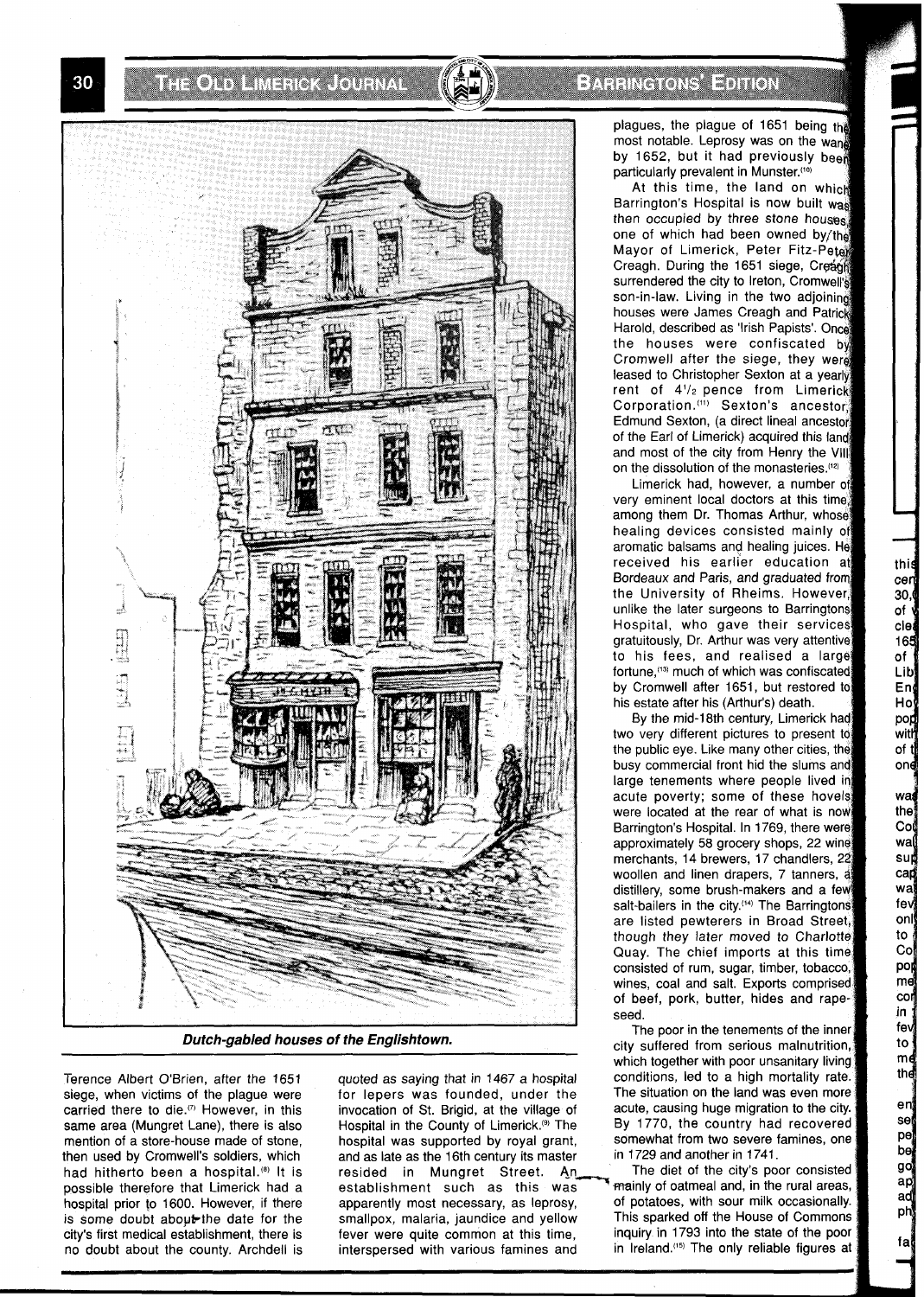THE OLD LIMENCK JOURNAL **EXERCICIE ENTEN** 31 ACCOUNT OF INCOME AND EXPENDITURE OF. LIMERICK FEVER HOSPITAL, THE For One Year, ending 5th January, 1819. 4 DEBIT. £.  $S_{\alpha}$ D. CREDIT. S. D. By Balance from last Account in favor of the Public, 478-19 To Amount of Provisions..  $\cdots \cdots \cdots 1630104$  $\bf{0}$  $\overline{\mathbf{2}}$ Fuel, Soap, Candles and Lard, ....... 230 15  $\mathbf 0$  $\Omega$  $\mathbf{o}$  $\Omega$ 367 14, 9  $\Omega$  $\Omega$  $\mathbf{o}$ 329 7 3  $\boldsymbol{0}$  $\mathbf{0}$  $\mathbf 0$ One Year's Interest on Sir Hy, Harstonge's Bond,  ${\bf 18}$  $\mathbf{0}$  $\pmb{0}$ Contingencies, ........................ 287 2 7  $\n Donations, \n \ldots \n \ldots \n \ldots \n \ldots \n \ldots \n \ldots \n \ldots \n \ldots \n \ldots \n \ldots \n \ldots \n \ldots \n \ldots \n \ldots \n \ldots \n \ldots \n \ldots \n \ldots \n \ldots \n \ldots \n \ldots \n \ldots \n \ldots \n \ldots \n \ldots \n \ldots \n \ldots \n \ldots \n \ldots \n \ldots \n \ldots \n \ldots \n \ldots \n \ldots \n \ldots \n \ld$  $\overline{\mathbf{3}}$  $\boldsymbol{0}$ Annual Subscriptions, ..................... 655 18 6 Allowance from S. Caswell, on Bread purchased  $\pounds3,514$  16 0 34 13  $\mathbf{7}$ Excess of income over Expenditure, and carried \ 409 18 1 to Balance in favor of the Public..............  $$3,924$  14 1  $\pounds 3,924$  14 1 The 1818 balance sheet of the Limerick Fever Hospital.

this time are those of the religious census which showed a population of 30,000 for Limerick city in 1766, 27,000 of which were Catholic. These figures clearly indicate the unreliability of the 1659 census which listed the population of the city (incorporating the North Liberties) as 3105, comprising 819 English, and 2286 Irish citizens. (16) However, there was a massive population increase between 1791-1841, with unemployment estimated at the time of the opening of Barrington's as high as one in four.

ang

eř.

ich

/as 9s,,

he

ter

gh, ll's

ng

 $c_{\mathbf{k}}$ 

ce

эγ

 $r_{\Theta}$ 

rly<br>:k

 $\mathbf{r}_i$ 

рŗ

 $\overline{d}$ 

 $\vert \vert \vert$ 

рf Э,  $\mathbf{e}$ 

Σf  $\mathbf{e}$ 1t

 $\mathbf{n}$ 

s

s

3

÷ d,

> The response to these social factors was designed to cater for the situation in the county first, with the founding of the County Infirmary in 1765, outside the city walls. This hospital, under the dedicated supervision of Lady Hartstonge, was capable of receiving forty patients.<sup>(17)</sup> This was a general medical hospital, and fever patients were not admitted, and only county patients who had subscribed to the hospital funds gained access. Consequently, three-quarters of the city population was still deprived of a general medical service, and this situation was to continue until the opening of Barrington's in 1831.(18) The city, however, had its own fever hospital, the Fever and Lock, (later to become St. John's) but general medical services were not provided there.(19)

The County Infirmary was not large enough to meet the demands on its services, and contained far too few beds per head of population. No patient was to be admitted except on a certificate from a governor, and when there were more applicants than beds, patients were admitted according to the priority of the physicians and surgeons.<sup>(20)</sup>

The situation was not helped by the fact that medical officers who had qualified in the Dublin College of Surgeons and Physicians could only be appointed, thereby excluding a vast majority of Irish surgeons who had qualified in Great Britain. This policy caused much dissension within the profession itself. Furthermore, only one physician or surgeon could be appointed to each hospital. The funding for the County Infirmary came mainly from Grand Jury Presentments and parliamentary grants.<sup>(21)</sup>

In 1811, when the new County Infirmary building, opposite the gaol, was opened at a cost of £7,100, the city and county had general surgical accommodation for 61 patients, out of a total county population of 218,432 and a quarter of the city's population of 59,045.<sup>(22)</sup> (This figure did not include the Fever and Lock Hospital).

However, in relation to the proportion of beds per head of population, Limerick fared somewhat worse than Dublin, but infinitely better than Cork. The Meath Hospital, in 1829, had 3,200 applicants for every one bed, Limerick had 3,828, whilst Cork had 14,363!(23)

To explain the huge demand for hospital beds from County Limerick, in particular, at this time, one has to look at the social and insanitary conditions of the rural poor, which, among other things, resulted in a high rate of mortality. After 1820, there was a huge change in the class structure, when landlords consolidated holdings by changing from tillage to pasture in order to improve the value of their estates. Many tenants were ejected, resulting in massive migration to the tenement areas of the cities and towns. There was also a drop in agricultural prices between 1817 and 1820. But there was no corresponding reduction in rents, resulting in great

misery for the tenants who remained. On top of this, there was a fever epidemic in 1821, and a potato scarcity in 1822. Two private banks in Limerick also failed in May, 1820, with a loss of many small deposits to the poor.<sup>(24)</sup>

Housing and sanitation were therefore, of necessity seen as less urgent than the need for food. Houses were built of limestone walls, without mortar, throughout the county and were very badly thatched. Those who lived near a bog had roofs made of sods of turf, with windows very ill-placed, usually all to the front and rarely opening. Only about onethird of the houses of the County Limerick had chimneys and, if they were added later, were usually built of mud mixed with straw.(25)

Manure for the crop of potatoes was kept close to the front door out of necessity, as there was no excess space behind the dwellings. Some of the cabins had two rooms, others only one. In the latter, all occupants slept in one common bed of straw, and, invariably, the cow or pig had to be housed there also, lest either would have to be sold to pay the rent. Diet consisted mainly of potatoes and salt, and it was common to undercook the food to prevent the speedy return of hunger, leading to bad stomach complaints, diarrhoea and dysentery. Fuel consisted of brambles and rag weeds, and its scarcity led to great dampness in clothing and bedding, and every aperture was closed to keep out the cold air. Infection was rampant, and the need for medical care acute. In 1822, the resident and absentee gentry were approached by the local clergy and prominent local businessmen to assist the poor, but, in 1835, the situation remained unchanged.<sup>(26)</sup>

Many migrated to the city of Limerick